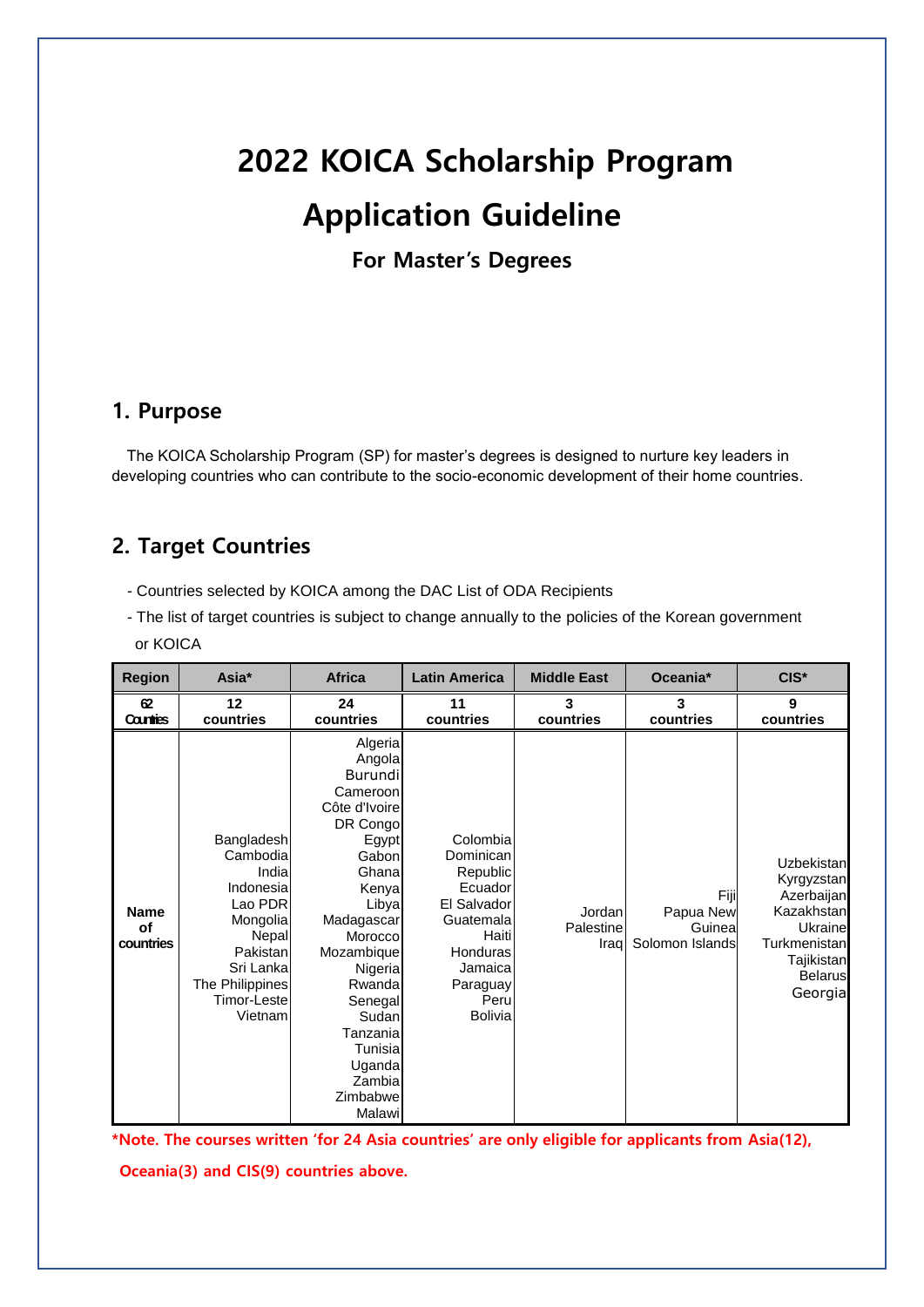### **3. Available Universities and Fields of Study**

| <b>Field of Study</b>                                            | <b>University</b>                 |
|------------------------------------------------------------------|-----------------------------------|
| Public Management and Public Sector Reforms                      | Seoul National Univ               |
| Urban and Regional Development                                   | Univ of Seoul                     |
| Finance and Tax Policy                                           | Korea Univ                        |
| <b>Local Administration</b>                                      | Sungkyunkwan Univ                 |
| Trade and Industrial Policy for Sustainable and Inclusive Growth | KDI (Korea Development Institute) |
| Asian Smart City (for 24 Asia Countries)                         | Sungkyunkwan Univ                 |
| Asia E-Government (for 24 Asia Countries)                        | Yonsei Univ                       |
| <b>Economic Development</b>                                      | KDI (Korea Development Institute) |
| Asian Capacity Building for SDGs (for 24 Asia Countries)         | <b>Seoul National Univ</b>        |
| Asian Civil Society Leadership (for 24 Asia Countries)           | Ajou Univ                         |
| <b>Health Policy and Financing</b>                               | Yonsei Univ                       |
| <b>Agricultural Economics</b>                                    | Kangwon National Univ             |
| <b>Agricultural Productivity</b>                                 | Kyungpook National Univ           |
| Asian High Value-added Agriculture (for 24 Asia Countries)       | Kyungpook National Univ           |
| Gender and Rural Community Development                           | <b>Yonsei Univ</b>                |
| Global Fisheries Development                                     | Pukyong National Univ             |
| <b>ICT Techno-policy</b>                                         | Soongsil Univ                     |
| Techno-Entrepreneurship Competency Based on ICT Convergence      | Handong Global Univ               |
| <b>Energy Science and Policy</b>                                 | Ajou Univ                         |
| Gender and Development                                           | Seoul National Univ               |
| Asian Gender Leadership (for 24 Asia Countries)                  | Ewha Womans Univ                  |
| Global Education Leadership                                      | Korea National Univ of Education  |
| <b>Aviation Management</b>                                       | Korea Aerospace Univ              |

Master's degree programs offered at the universities below.

**\*** All applicants can take only one course for application of KOICA SP program.

**\* For more details on the available** courses, refer to the Program Information of each course that is available to access in the KOICA website [\(http://www.koica.go.kr/ciat/index.do\)](http://www.koica.go.kr/ciat/index.do)

**English webpage → Menu (**Stay connected → Notice)

\* Application guideline for 7 more courses will be provided during **March** as below.

| <b>Field of Study</b>                       | <b>University</b>         |
|---------------------------------------------|---------------------------|
| Social Economy                              | To be determined          |
| Response to Climate Change (Master and PhD) | (in the middle of bidding |
| Digital Innovation A (Master and PhD)       | process for selecting     |
| Response to Infectious Disease              | universities)             |
| Digital Innovation B                        |                           |

\* Course title will be changed after bidding process.

\*\* Response to Climate Change and Digital Innovation A will provide Master and PhD degree courses.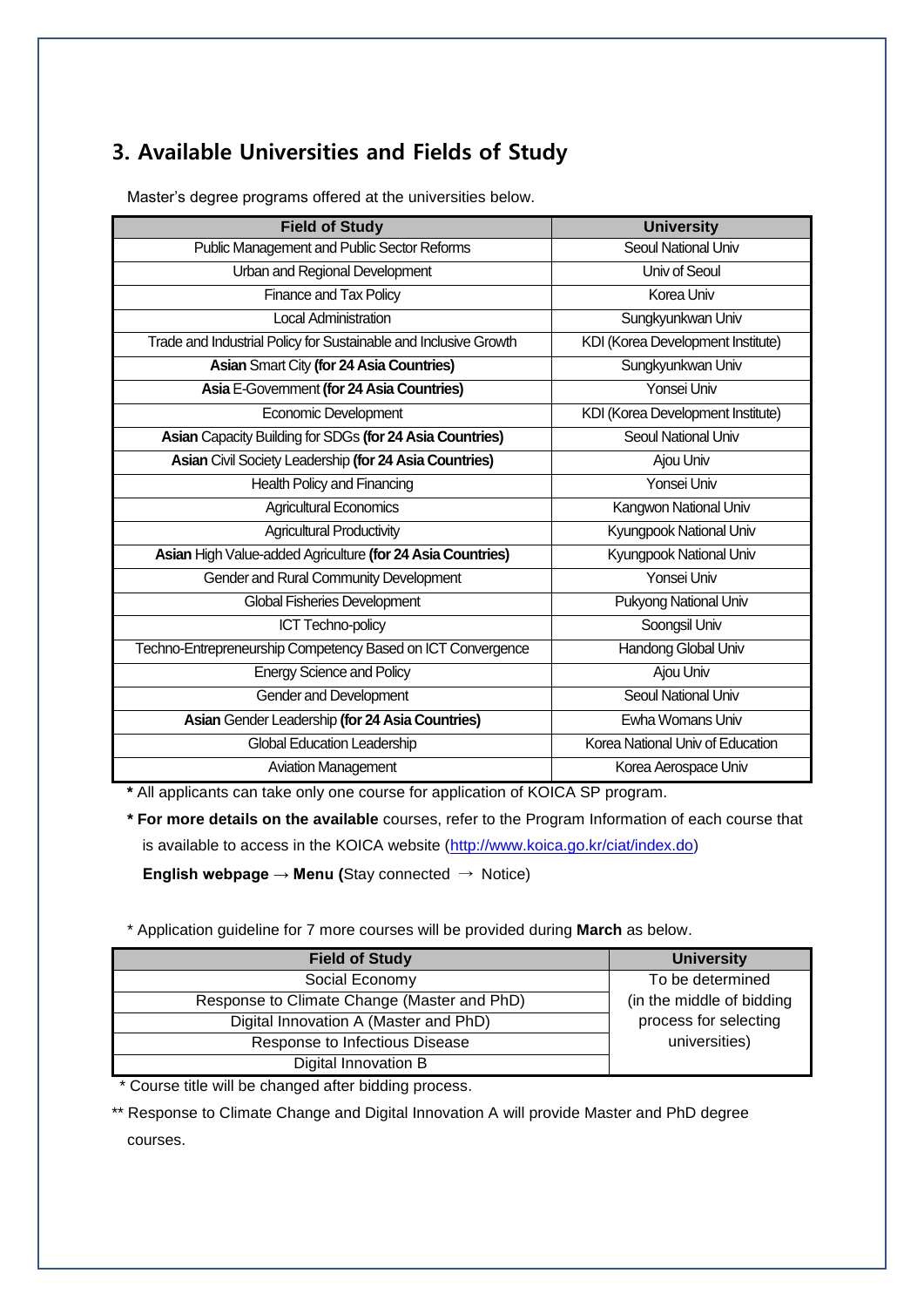#### **4. Qualifications**

Prospective applicants must meet all of the following conditions.

- (1) **Citizenship:** Be a citizen of the Scholarship Program target country.
- (2) **Government Nomination:** Be officially nominated by their governments.
	- -Be a government employee. With a minimum of 2 years of experience in the field of study
	- \* Exception1 Applicants with an 'international NGO' background may apply for the program with two letters of recommendations:
		- Your government office; and
		- -Korean Embassy, world widely known NGO, an UN-associated organizations, or the KOICA Organization within your region
		- \* Applicants with 'international NGO' background are only able to apply for KOICA-AJOU Master's Degree Program in Civil Society Leadership
- (3) **AGE:** (Preferably) Be under age 40 as of February 1, 2022.
- (4) **Health:** Be in good health, both physically and mentally.
	- Those with disabilities, but in good mental and physical health, are eligible to apply.
	- Those with severe illness are NOT ELIGIBLE to apply.
- (5) **Level of Education:** Have a completed Bachelor Degree or an equivalent to college / university level Educational background.
	- \* Some program have specific qualifications in terms of level of education, and refer to Program Information of each program.
- (6) **English Proficiency:** Have a good command of both spoken and written English in order to take classes conducted entirely in English and to be able to write academic reports and theses in English.
- (7) Not be a person who has withdrawn from KOICA's scholarship program.
	- \* Person belonging to the institution in which candidates submitted false documents and returned to his / her country arbitrarily in the middle of SP program cannot apply.
- (8) Have not participated in KOICA scholarship program or any of the Korean Government's Scholarship Program before.
- (9) and other qualifications from university you are going to apply (refer to the Program Information)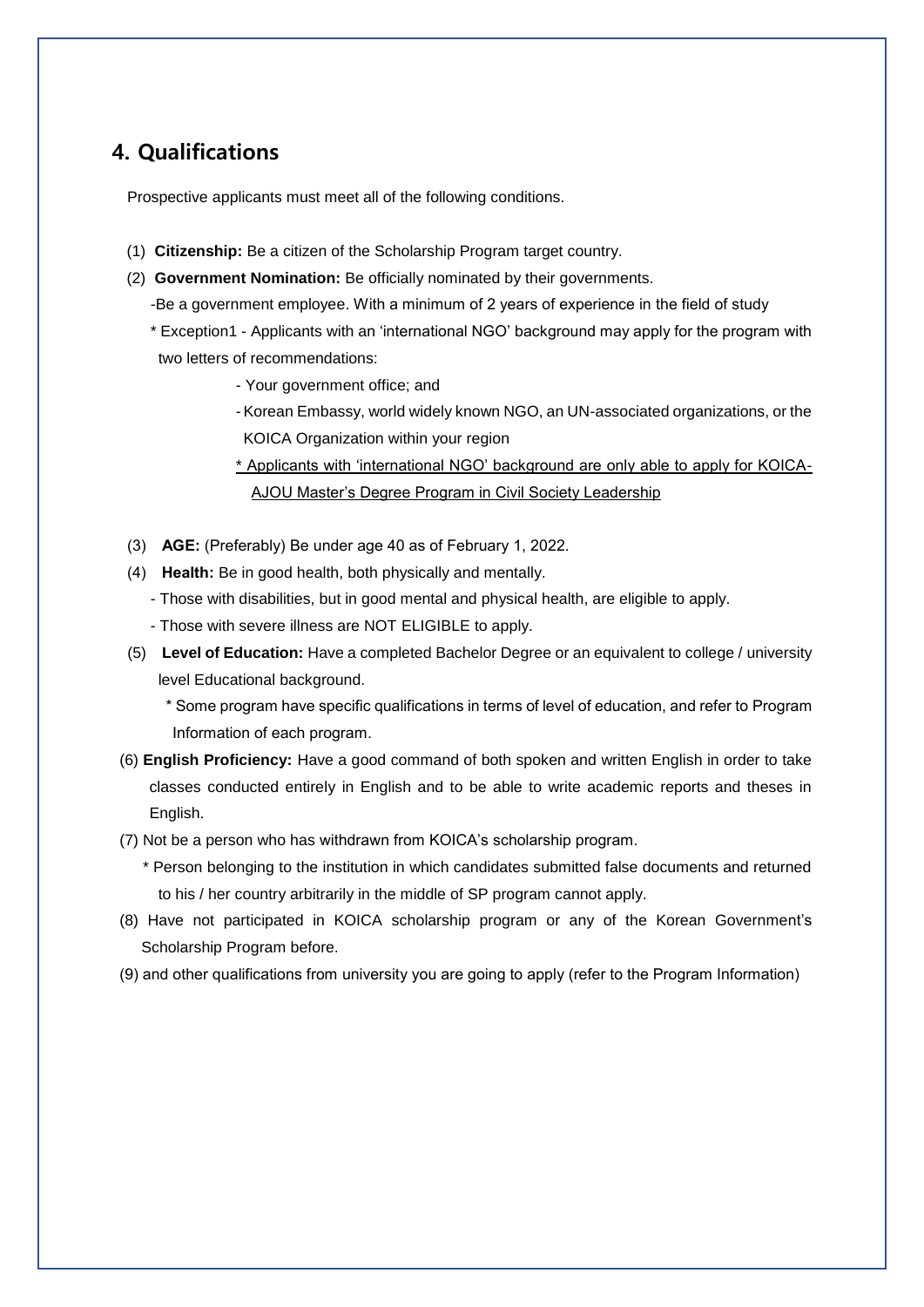| <b>Supports</b>                                             | <b>Amounts</b>                                                                                                                   | <b>Note</b>                                                                                                                                                                                                                                                                                                                                                                                                                                                                                |  |
|-------------------------------------------------------------|----------------------------------------------------------------------------------------------------------------------------------|--------------------------------------------------------------------------------------------------------------------------------------------------------------------------------------------------------------------------------------------------------------------------------------------------------------------------------------------------------------------------------------------------------------------------------------------------------------------------------------------|--|
| <b>Air Fare</b>                                             | Actual amount paid                                                                                                               | - Cannot be borne by KOICA in special<br>circumstances like when a participant<br>violates academic regulations<br>- Not borne by KOICA when a participant<br>temporarily leave to his/her home country during<br>the training period<br>- Except for above, borne by KOICA                                                                                                                                                                                                                |  |
| <b>Tuition Fees</b>                                         | Full amount required by a<br>university                                                                                          | - Borne by university                                                                                                                                                                                                                                                                                                                                                                                                                                                                      |  |
| <b>Extracurricular</b><br><b>Activities</b>                 | Part of the expenses needed for<br>study visits, workshops, Korean<br>language classes and others,<br>except for regular classes | - Amount borne by a school varies<br>- Part of the expenses can be borne by<br>participants, and the amount varies among<br>universities                                                                                                                                                                                                                                                                                                                                                   |  |
| <b>Monthly</b><br>KRW 999,000 per month<br><b>Allowance</b> |                                                                                                                                  | - It includes expenses for meals, books and<br>study supplies if needed.<br>- Same amount will be provided per month<br>- If a participant cannot participate in the<br>course for specific reasons like temporary<br>leave to his/her home country, the<br>allowance for that month shall be prorated<br>for the corresponding number of days<br>studies in Korea (KRW 33,300/day).<br>* The amount deducted (33,300/day) is the<br>same regardless of how many days are in<br>the month. |  |
| <b>Accommodation</b><br>Actual amount paid                  |                                                                                                                                  | - Electricity and other utility fees shall not be<br>covered<br>- Cost for cleaning, laundry or exchange of<br>bedding shall not be covered<br>- Except for above, borne by universities                                                                                                                                                                                                                                                                                                   |  |
| <b>Settlement</b><br>KRW 600,000 (once)<br><b>Allowance</b> |                                                                                                                                  | - Expenses needed to enter Korea, such as<br>visa fee, alien registration card issuing fee<br>and others<br>- Borne by universities                                                                                                                                                                                                                                                                                                                                                        |  |
| <b>Scholarship</b><br><b>Completion</b><br><b>Grants</b>    | KRW 300,000 (once)                                                                                                               | - EMS and other expenses needed for<br>returning home (e.g. cost for sending<br>materials)<br>- Borne by universities before departure                                                                                                                                                                                                                                                                                                                                                     |  |
| Actual cost paid<br><b>Insurance</b>                        |                                                                                                                                  | - Refer to separate documents for detailed<br>insurance coverage<br>- Borne by KOICA                                                                                                                                                                                                                                                                                                                                                                                                       |  |

#### **5. Support Service (Scholarship Benefits)**

**\*** Notes

- KOICA only provides the expenses above.

- Visa expenses, stopover expenses, local transportation and other sundry expenses will not be covered.

- KOICA arranges and pays for the participant to travel to and from Korea. KOICA will cover economy class, round-trip airfare.

- If a participant wants to change the flight itineraries, they should pay the additional airfare.

- The participant is responsible for the issuance of an appropriate visa (which must be the 'Study Abroad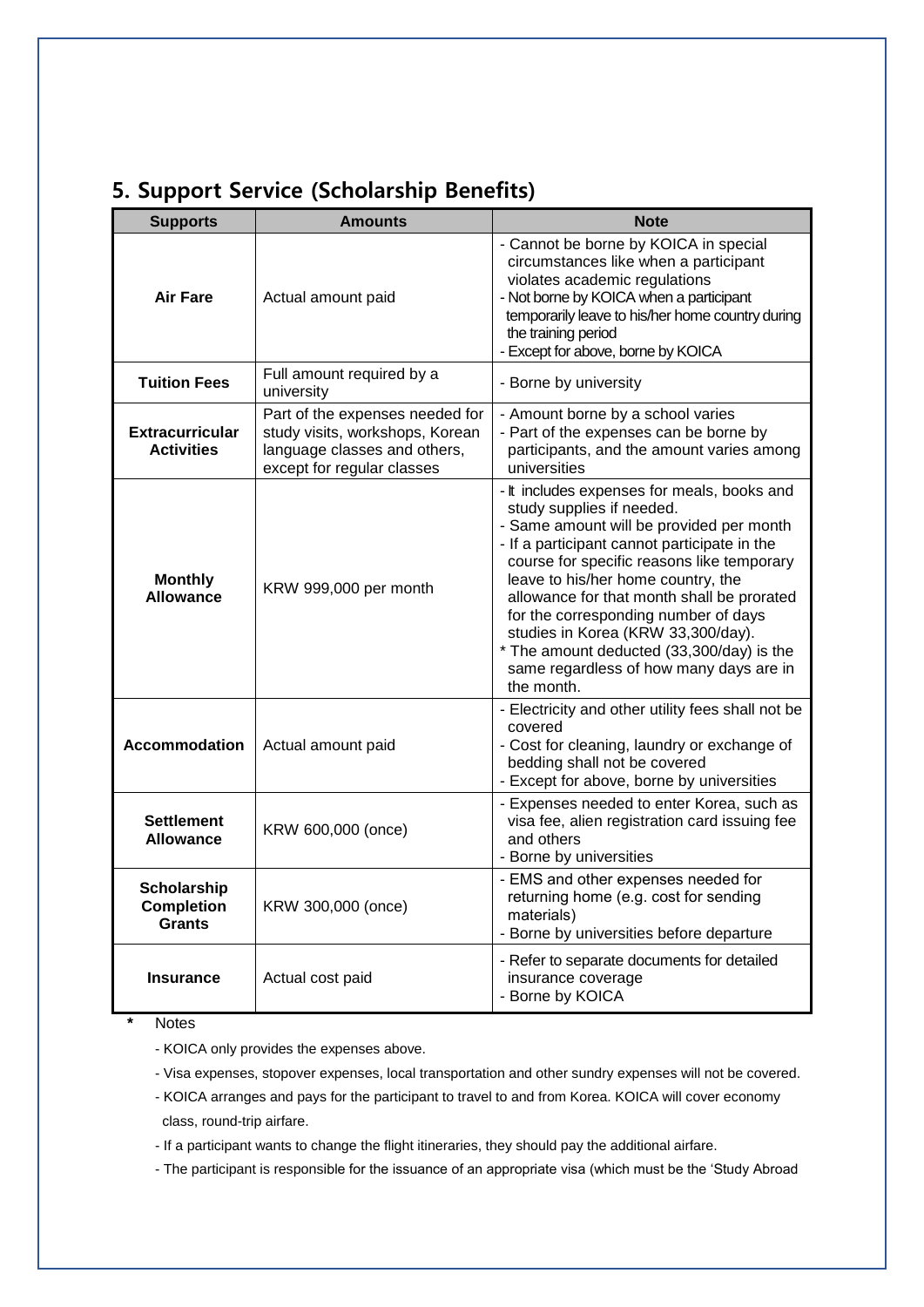Visa [D-2-3]) necessary for this Scholarship Program.

## **6. Selection Procedures**

| <b>Period</b> | <b>Procedures</b>  | <b>Details</b>                                                               |
|---------------|--------------------|------------------------------------------------------------------------------|
| $\sim$ March, | <b>Application</b> | [Application package submission]                                             |
| 2022          |                    | - Application deadline (to KOICA regional offices and                        |
|               |                    | Korean Embassy) : March 20, 2022                                             |
|               |                    | - Prepare all required documents for your admission package                  |
|               |                    | and fill out the 'Document Checklist'.                                       |
|               |                    | - Submit the application package (including both university and              |
|               |                    | KOICA application forms and other required documents) to                     |
|               |                    | KOICA regional office or Korean Embassy by the submission                    |
|               |                    | date.                                                                        |
|               |                    | - Original copies should be sent to university before the phone              |
|               |                    | interviews.                                                                  |
| March 20      | On-site            | - Participate in an on-site interview by KOICA regional office or            |
| -March 30     | <b>Interview</b>   | Korean Embassy. If an applicant lives in a country where the                 |
|               | (KOICA)            | KOICA regional office / Embassy does not exist or lives far                  |
|               |                    | from the capital city, he / she can be interviewed by phone after            |
|               |                    | consulting with the KOICA regional office / Embassy.                         |
|               |                    | -The KOICA Overseas office or the Korean Embassy send the                    |
|               |                    | result of interview and related documents to KOICA HQ :                      |
|               |                    | March 30                                                                     |
| April 4       | <b>Document</b>    | [1 <sup>st</sup> round : Document Screening]                                 |
| -April 15     | <b>Screening</b>   | -Applicants nominated by the KOICA regional office or Korean                 |
|               | (University)       | Embassy as a result of the on-site interview and have                        |
|               |                    | submitted their application packages are considered for                      |
|               |                    | document screening.                                                          |
|               |                    | -University conducts document screening.                                     |
| April 21      | <b>Result of</b>   | -The result for the 1 <sup>st</sup> round selection will be announced to the |
|               | <b>Document</b>    | applicants.                                                                  |
|               | <b>Screening</b>   | [Preparation for the 2 <sup>nd</sup> round]                                  |
|               |                    | - Details of the interview including the interviewee list will be            |
|               |                    | sent to the KOICA Overseas offices and interview                             |
|               |                    | arrangements will be made respectively.                                      |
| April 21      | <b>Interview</b>   | [2 <sup>nd</sup> round : Phone Interview]                                    |
| -May 11       | (University)       | - University conducts the second round (interview) according to              |
|               |                    | the interview schedule.                                                      |
|               |                    | - Schedule for phone interview will be notified individually by              |
|               |                    | the KOICA Overseas offices or Korean embassy with 2-3 day                    |
|               |                    | notice in advance.<br>* Essay tests are mandatory for some universities.     |
|               |                    | - KOICA HQs announces the result of interview to the KOICA                   |
|               |                    | Overseas office or Korean Embassy: May 19                                    |
| <b>May 19</b> | <b>Medical</b>     | [3 <sup>rd</sup> round : Medical Check-up]                                   |
| -June 10      | <b>Checkup</b>     | - Applicants who successfully pass the 2 <sup>nd</sup> round                 |
|               | (Local)            | must take the Medical Check-up at the designated                             |
|               |                    | institution.                                                                 |
|               |                    |                                                                              |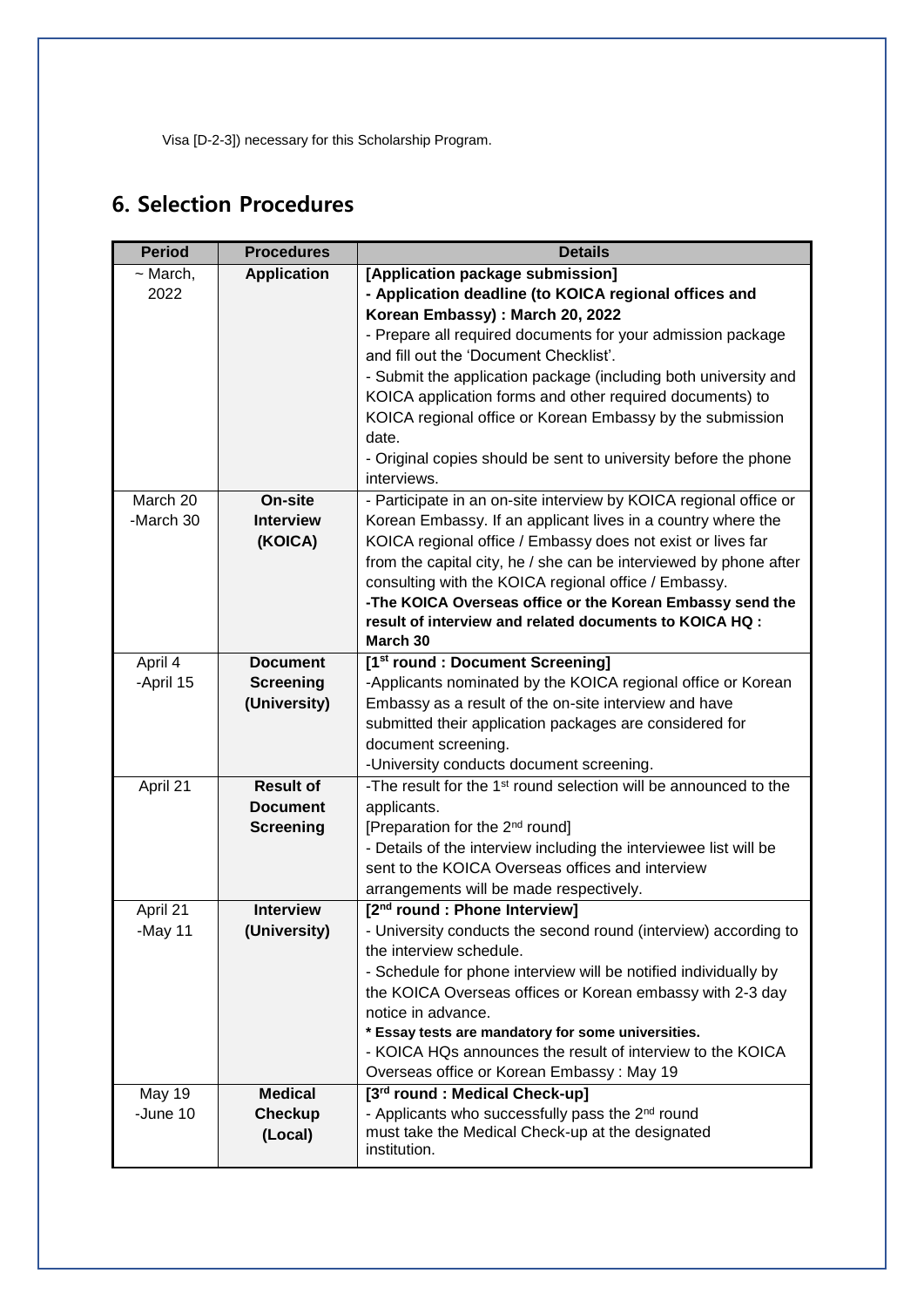|         |                                                  | -The detailed guideline of the medical check-up and list of the     |
|---------|--------------------------------------------------|---------------------------------------------------------------------|
|         |                                                  | designated medical institution will be notified after passing the   |
|         |                                                  | interview successfully.                                             |
|         |                                                  | - Examination cost, Transportation and                              |
|         |                                                  | accommodation fees will NOT be reimbursed.                          |
|         |                                                  | - KOICA will not pay for the treatment necessary                    |
|         |                                                  | after the examination.                                              |
|         |                                                  | - KOICA announces the result of Medical Checkup.                    |
| June 16 | <b>Admission</b>                                 | - Admissions results will be notified to the regional KOICA offices |
|         | <b>Notification</b>                              | or Korean embassy.                                                  |
|         | (result of Medical                               | - KOICA informs the participants of their scheduled entry to        |
|         | Checkup)                                         | Korea.                                                              |
| August  | Entry to Korea (Medical check-up in Korea. Etc.) |                                                                     |

**\* The timeline of Selection Process and date of 'Entry of Korea' would be changed due to the COVID19 pandemic**

**\*\* If you are disqualified for a long-term stay from the medical check-up in Korea, you may be deported even if you have successfully passed the local check-up in your country.**

#### **7. Required Documents**

All documents should be sent to the regional KOICA office or the relevant government office.

- ① KOICA Application Form
- ② Recommendation letter from applicants' governments
- ③ Document Checklist
- ④ University Application form with required documents for the university
	- \* Refer to Program Information on KOICA CIAT Website.

#### **\* Important Notes for All Applicants:**

- All forms should be typed in English and all the supporting documents should be in English. Documents in any other language should be accompanied by a notarized English translation.
- Original documents should be submitted. (If it is unavailable, the originating institution must authorize copies before they are submitted.)
- If any of the submitted materials contain false information, admission will be rescinded.
- Applicants whose forms and supporting documents are incomplete or unsatisfactory will be disqualified from the admission process.
- Applicants should take full responsibility for any disadvantage due to the mistakes or omissions on the application.